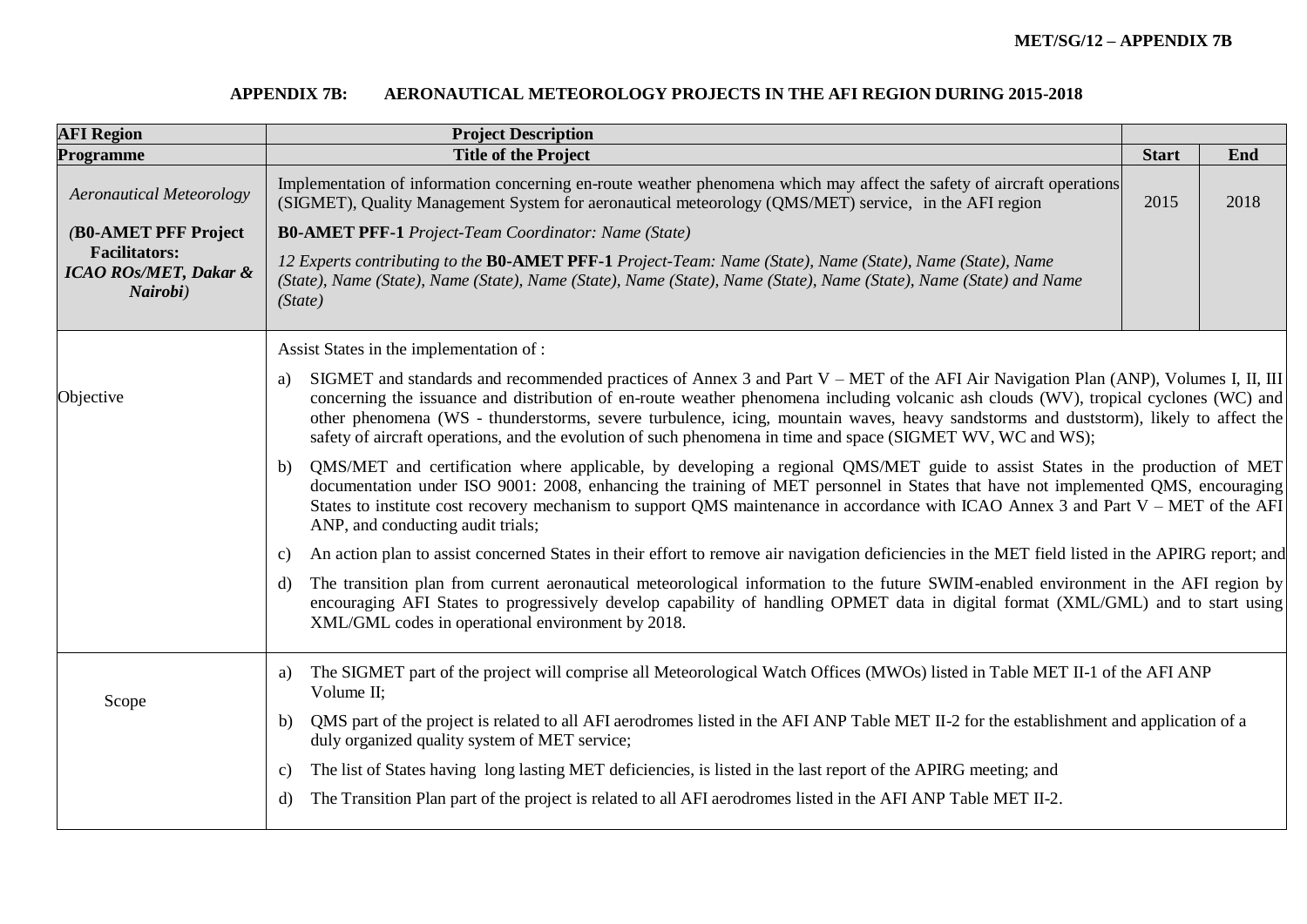|                  | SIGMET metric: Number of MWOs listed in AFI ANP Table MET II-1, with SIGMET procedures implemented in December 2017<br>a)                                                                                                                                                                                                                                                                                                                                                                                                                                                                             |
|------------------|-------------------------------------------------------------------------------------------------------------------------------------------------------------------------------------------------------------------------------------------------------------------------------------------------------------------------------------------------------------------------------------------------------------------------------------------------------------------------------------------------------------------------------------------------------------------------------------------------------|
| Metrics          | QMS metrics: Number of MET Provider States listed in AFI ANP Table MET II-2, with QMS/MET certificated or recertified in December 2018<br>b)                                                                                                                                                                                                                                                                                                                                                                                                                                                          |
|                  | Deficiency metrics: Number of identified States in APIRG/20 report, with MET deficiencies removed in December 2018<br>C)                                                                                                                                                                                                                                                                                                                                                                                                                                                                              |
|                  | d) d) Transition Plan metrics: Number of AFI States implemented OPMET data in digital format (XML/GML) in December 2018                                                                                                                                                                                                                                                                                                                                                                                                                                                                               |
| Strategy         | All tasks will be carried out by MET experts nominated by AFI States participating in the project, led by the Project-Team Coordinator and under the<br>supervision of the B0-AMET PFF Project Facilitators (ROs/MET, Dakar and Nairobi) through the "GoTo Meeting" tool. Upon completion of the<br>tasks, the results will be sent to the B0-AMET PFF Project Facilitators as a final document for submission to, and if necessary approval by the<br>APIRG Projects Coordination Committee (APCC). For the purpose of collaborative decision-making, meetings will be held with the areas involved. |
| Rationale        | a) SIGMET: The lack of implementation by about 21% of AFI MWO Provider States, of information concerning en-route weather<br>phenomena which may affect the safety of aircraft operations (SIGMET), in the region and their repercussions on the provision of air navigation<br>services call for tools to allow the personnel involved in the different air navigation areas to receive, properly use, and disseminate quality<br>information related to such events.                                                                                                                                |
|                  | b) QMS: More accurate and timely meteorological information will optimize flight path planning and prediction, thus improving ATM safety and<br>efficiency; improved aerodrome reports and forecasts will optimise the use of available aerodrome capacity; and meteorological information will<br>minimize the environmental impact of air traffic. Performance management will be an important part of meteorological information quality<br>assurance.                                                                                                                                             |
|                  | c) Deficiencies: The decrease or removal of MET deficiencies listed in the APIRG meetings, will increase air navigation safety and efficiency<br>in the region.                                                                                                                                                                                                                                                                                                                                                                                                                                       |
|                  | d) d) Digital OPMET: progressive implementation of digital OPMET (SIGMET, METAR, SPECI and TAF) in the AFI region, will enable AFI States<br>to be prepared for digital OPMET exchange in the future SWIM environment.                                                                                                                                                                                                                                                                                                                                                                                |
|                  | All APIRG specifically projects related to:                                                                                                                                                                                                                                                                                                                                                                                                                                                                                                                                                           |
| Related projects | $\checkmark$ Implementation of Improved Airport Operations through Airport-CDM (B0-ACDM)                                                                                                                                                                                                                                                                                                                                                                                                                                                                                                              |
|                  | Implementation of Optimization of Approach Procedures including Vertical Guidance (B0-APTA)<br>$\checkmark$                                                                                                                                                                                                                                                                                                                                                                                                                                                                                           |
|                  | Implementation of Improved Operations through Enhanced En-Route Trajectories (B0-FRTO)<br>$\checkmark$                                                                                                                                                                                                                                                                                                                                                                                                                                                                                                |
|                  | Implementation of Improved Flexibility and Efficiency in Descent Profiles (CDO) (B0-CDO)<br>$\checkmark$                                                                                                                                                                                                                                                                                                                                                                                                                                                                                              |
|                  | $\checkmark$ Implementation of Improved Flexibility and Efficiency in Departure Profiles —Continuous Climb Operations (CCO) (B0-CCO)                                                                                                                                                                                                                                                                                                                                                                                                                                                                  |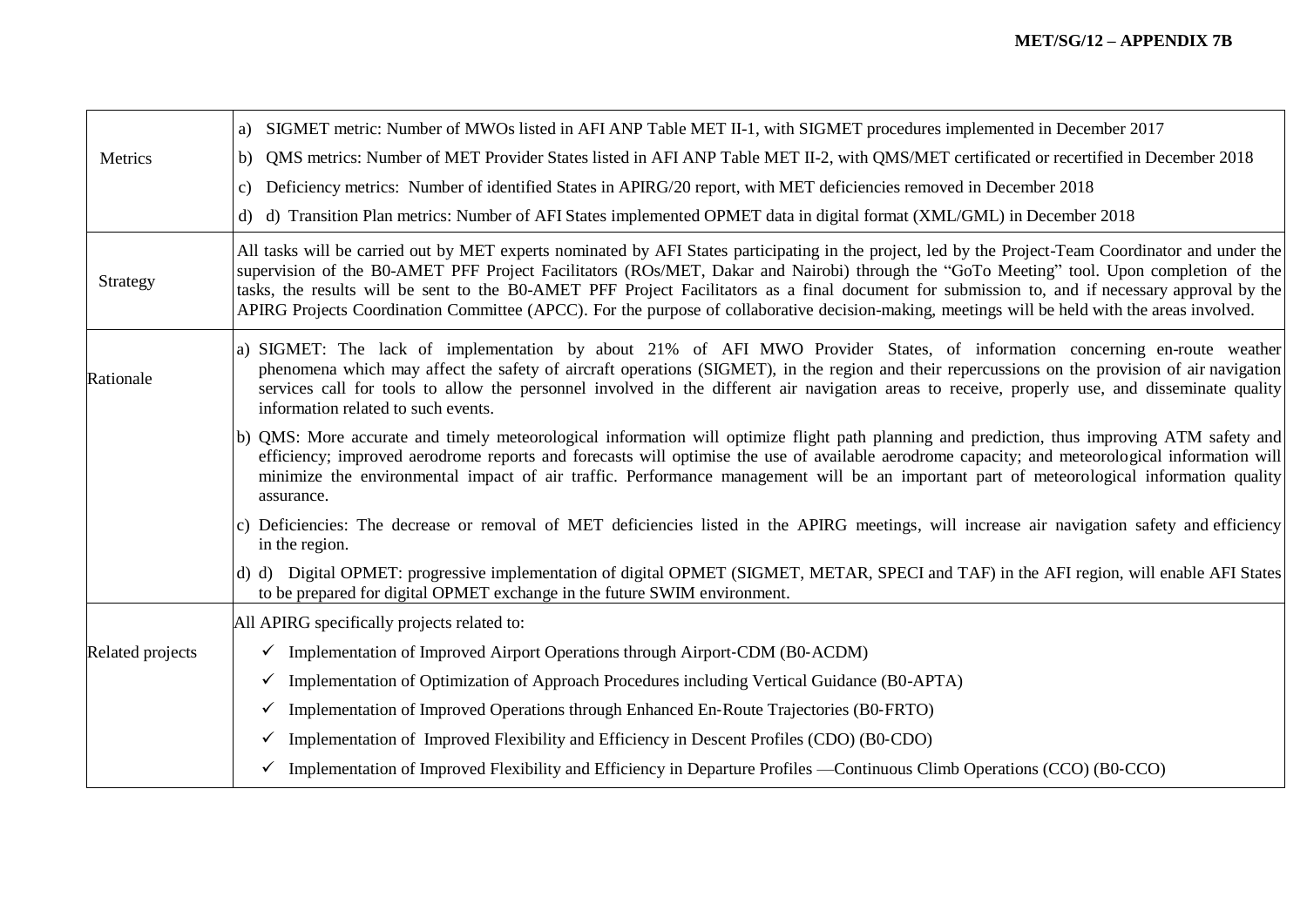| <b>Project Deliverable</b> |                                                                                                                                                                             | <b>Relationship with</b><br>the performance -<br>based regional plan<br>(PFF) | <b>Responsible Party</b>                                                              | <b>Status of</b><br>Implementation | Date of<br><b>Deliver</b>                             | <b>Comments</b>                                                                                                                                     |
|----------------------------|-----------------------------------------------------------------------------------------------------------------------------------------------------------------------------|-------------------------------------------------------------------------------|---------------------------------------------------------------------------------------|------------------------------------|-------------------------------------------------------|-----------------------------------------------------------------------------------------------------------------------------------------------------|
|                            | updated AFI regional SIGMET Guide<br>distributed and placed on ICAO<br>website                                                                                              | <b>AFI B0-AMET</b><br>PFF-1                                                   | <b>AFI B0-AMET PFF</b><br><b>Project Coordinators</b>                                 | New edition<br>drafted             | <b>Before</b><br>October<br>$2015$ (after<br>APIRG/20 | Guide updated based<br>on the regional<br><b>SIGMET Guide</b><br>Template                                                                           |
| <b>SIGMET</b>              | Current level of implementation of<br>SIGMET assessed through annual<br><b>SIGMET</b> trials                                                                                | <b>AFI B0-AMET</b><br><b>PFF-1</b>                                            | <b>AFI BO-AMET PFF</b><br>Project Coordinator<br>AFI B0-AMET-1 Project<br>Team Leader | Yearly SIGMET<br><b>Tests</b>      | December<br>2015                                      | <b>Results of SIGMET</b><br><b>Tests in November</b><br>2015 will update the<br>level of<br>implementation under<br>the new edition of the<br>Guide |
|                            | An updated list of States not compliant<br>with SIGMET format, established                                                                                                  | <b>AFI B0-AMET</b><br><b>PFF-1</b>                                            | <b>AFI BO-AMET PFF</b><br>Project Coordinator<br>AFI B0-AMET-1 Project<br>Team Leader |                                    | December<br>2015                                      |                                                                                                                                                     |
|                            | Details guidance to States not issuing<br>SIGMET, distributed                                                                                                               | <b>AFI B0-AMET</b><br><b>PFF-1</b>                                            | AFI B0-AMET PFF<br>Project Coordinator<br>AFI B0-AMET-1 Project<br>Team Leader        |                                    | December<br>2016                                      |                                                                                                                                                     |
|                            | A Regional QMS/MET guide to assist<br>States in the production of MET<br>documentation under ISO 9001: 2008,<br>developed, distributed and placed on<br><b>ICAO</b> website | <b>AFI B0-AMET</b><br><b>PFF-1</b>                                            | AFI B0-AMET PFF<br>Project Coordinator<br>AFI B0-AMET-1 Project<br>Team Leader        |                                    | June 2016                                             |                                                                                                                                                     |
| <b>QMS</b>                 | An updated list of States not<br>implementing or partially implementing<br>QMS, established and placed on ICAO<br>website                                                   | <b>AFI B0-AMET</b><br><b>PFF-1</b>                                            | AFI B0-AMET PFF<br>Project Coordinator<br>AFI B0-AMET-1 Project<br><b>Team Leader</b> |                                    | December<br>2015                                      |                                                                                                                                                     |
|                            | Training of MET personnel in States<br>that have not implemented QMS,<br>performed, and training workshop                                                                   | <b>AFI B0-AMET</b><br><b>PFF-1</b>                                            | ✓<br>AFI B0-AMET PFF<br>Project Coordinator                                           |                                    | December<br>2017                                      |                                                                                                                                                     |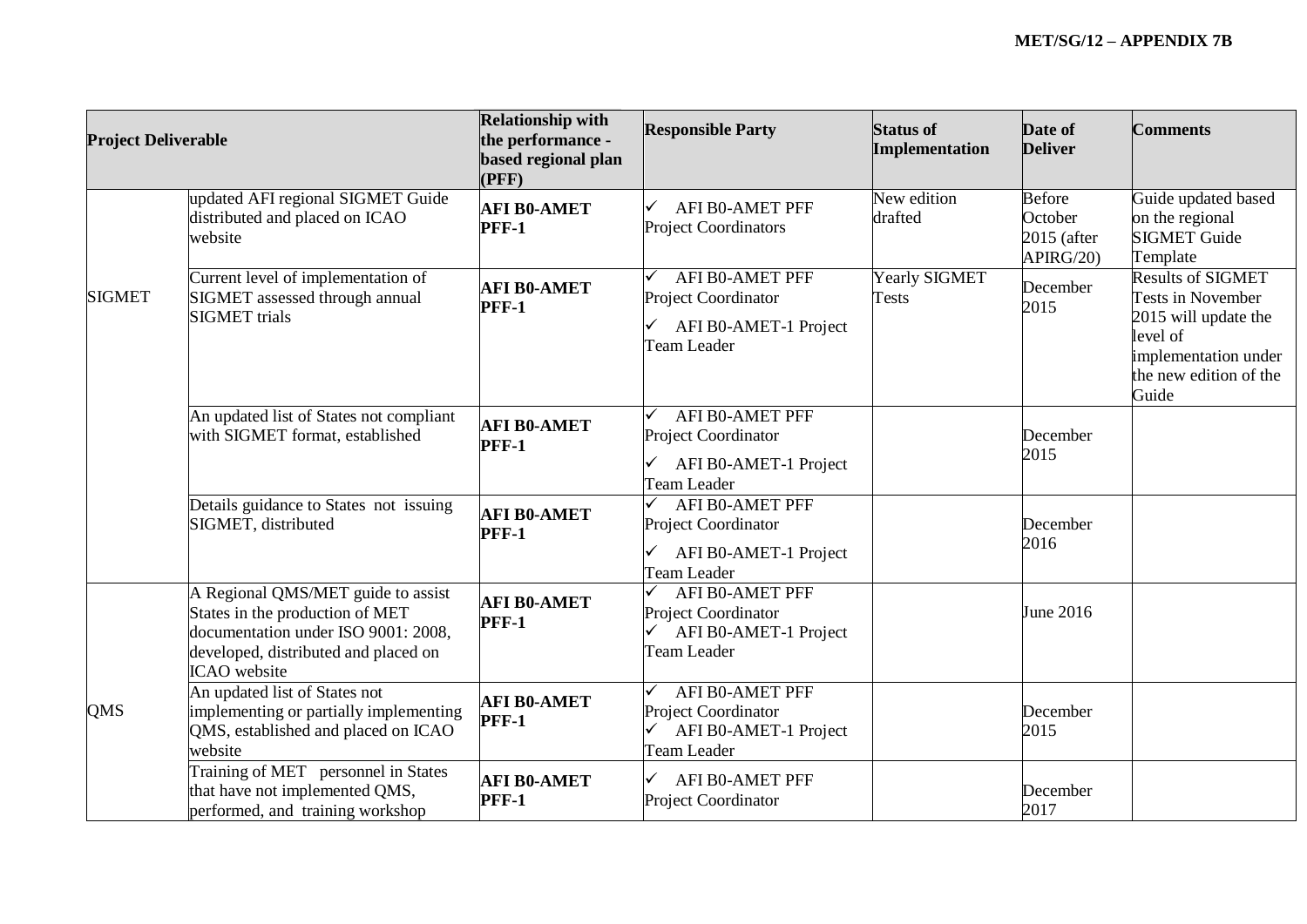|              | report distributed                                                                                                                                                                                                                             |                                    | AFI B0-AMET-1 Project<br>Team Leader                                                           |                                                       |                                   |                                                                        |
|--------------|------------------------------------------------------------------------------------------------------------------------------------------------------------------------------------------------------------------------------------------------|------------------------------------|------------------------------------------------------------------------------------------------|-------------------------------------------------------|-----------------------------------|------------------------------------------------------------------------|
|              | Training on cost recovery mechanism<br>for MET performed; training workshop<br>report encouraging Sates to institute cost<br>recovery mechanism, distributed.                                                                                  | <b>AFI B0-AMET</b><br><b>PFF-1</b> | AFI B0-AMET PFF<br>✓<br>Project Coordinator<br>AFI B0-AMET-1 Project<br><b>Team Leader</b>     |                                                       | December<br>2015                  |                                                                        |
|              | Report on QMS/MET Audit trials,<br>distributed and placed on ICAO<br>website                                                                                                                                                                   | <b>AFI B0-AMET</b><br><b>PFF-1</b> | AFI B0-AMET PFF<br>$\checkmark$<br>Project Coordinator<br>AFI B0-AMET-1 Project<br>Team Leader |                                                       | December<br>2015                  |                                                                        |
|              | Current air navigation deficiencies in<br>the MET field, assessed and confirmed                                                                                                                                                                | <b>AFI B0-AMET</b><br><b>PFF-1</b> | <b>AFI B0-AMET PFF</b><br>Project Coordinator<br>AFI B0-AMET-1 Project<br>Team Leader          | <b>MET</b> deficiencies<br>established by<br>APIRG/19 | December<br>2015                  | <b>Updated MET</b><br>deficiencies to be<br>established by<br>APIRG/20 |
| Deficiencies | An updated list of MET deficiencies for<br>remaining AFI States not listed in<br>APIRG/19 report, established                                                                                                                                  | <b>AFI B0-AMET</b><br><b>PFF-1</b> | <b>AFI BO-AMET PFF</b><br>Project Coordinator<br>AFI B0-AMET-1 Project<br><b>Team Leader</b>   |                                                       | December<br>2016                  |                                                                        |
|              | An updated list of deficiencies<br>including States not compliant with<br>SIGMET format, established                                                                                                                                           | <b>AFI B0-AMET</b><br><b>PFF-1</b> | AFI B0-AMET PFF<br>Project Coordinator<br>AFI B0-AMET-1 Project<br>Team Leader                 |                                                       | December<br>2015                  |                                                                        |
|              | List of States having develop action<br>plans to eliminate Terminal Area<br>Warnings deficiencies, distributed                                                                                                                                 | <b>AFI B0-AMET</b><br><b>PFF-2</b> | <b>AFI B0-AMET PFF</b><br>Project Coordinator<br>AFI B0-AMET-2 Project<br>Team Leader          |                                                       | December<br>2018                  |                                                                        |
|              | Reports on Specific training workshops<br>in French and English to assist States<br>concerned to address deficiencies<br>related to the implementation of the<br>AMBEX scheme and for the provision<br>of further advice and awareness, issued | <b>AFI B0-AMET</b><br>PFF-2        | <b>AFI B0-AMET PFF</b><br>Project Coordinator<br>AFI B0-AMET-2 Project<br><b>Team Leader</b>   |                                                       | December<br>2016 and<br>June 2018 |                                                                        |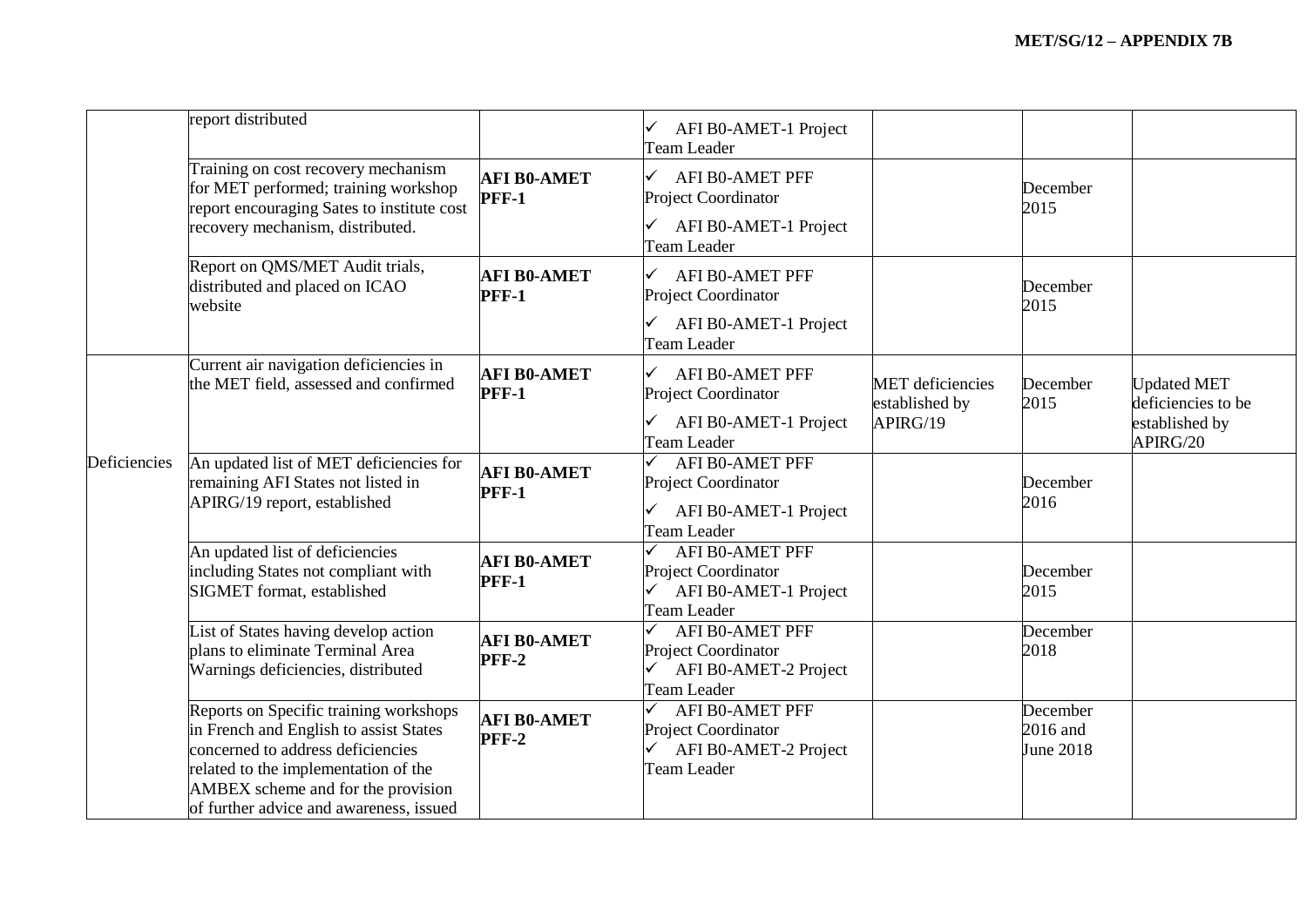|                         | and distributed                                                                                                                                                                                             |                                    |                                                                                              |                  |                                                                          |
|-------------------------|-------------------------------------------------------------------------------------------------------------------------------------------------------------------------------------------------------------|------------------------------------|----------------------------------------------------------------------------------------------|------------------|--------------------------------------------------------------------------|
| Deficiencies            | An action plan to assist concerned<br>States to remove long lasting MET<br>deficiencies, established                                                                                                        | <b>AFI B0-AMET</b><br><b>PFF-1</b> | AFI B0-AMET PFF<br><b>Project Coordinator</b><br>AFI B0-AMET-1 Project<br>Team Leader        | December<br>2017 |                                                                          |
| Digital<br><b>OPMET</b> | Dakar and Pretoria RODBs Provider<br>States developed capability of handling<br>digital OPMET (SIGMET, METAR,<br>SPECI, TAF) and provided technical<br>assistance as required to other AFI<br><b>States</b> | <b>AFI B0-AMET</b><br><b>PFF-1</b> | AFI BO-AMET PFF<br><b>Project Coordinator</b><br>AFI B0-AMET-1 Project<br>Team Leader        | December<br>2016 | In accordance with<br>the AFI digital<br><b>OPMET</b> transition<br>plan |
|                         | Dakar and Pretoria RODBs Provider<br>Sates assisted AFI States including<br>BCC and NOC Provider States, in<br>developping capability of handling<br>digital OPMET                                          | <b>AFI B0-AMET</b><br><b>PFF-1</b> | AFI B0-AMET PFF<br><b>Project Coordinator</b><br>AFI B0-AMET-1 Project<br>Team Leader        | December<br>2017 | In accordance with<br>the AFI digital<br><b>OPMET</b> transition<br>plan |
|                         | AFI States implemented digital<br>OPMET in BCC and NOCs in<br>accordance with Amendment 77 to<br>ICAO Annex 3                                                                                               | <b>AFI B0-AMET</b><br><b>PFF-1</b> | <b>AFI BO-AMET PFF</b><br><b>Project Coordinator</b><br>AFI B0-AMET-1 Project<br>Team Leader | December<br>2018 | In accordance with<br>the AFI digital<br><b>OPMET</b> transition<br>plan |

 Funds to conduct the meetings, missions and to translate reports, regional guides and manuals. Likewise, participants must be given facilities to participate in Go To Meetings.

 Funds to conduct audit trials. States could cover the cost of trials by their lead auditors, since the experience obtained will contribute to improve the system. Likewise, participants must be given facilities to participate in GoTo Meetings.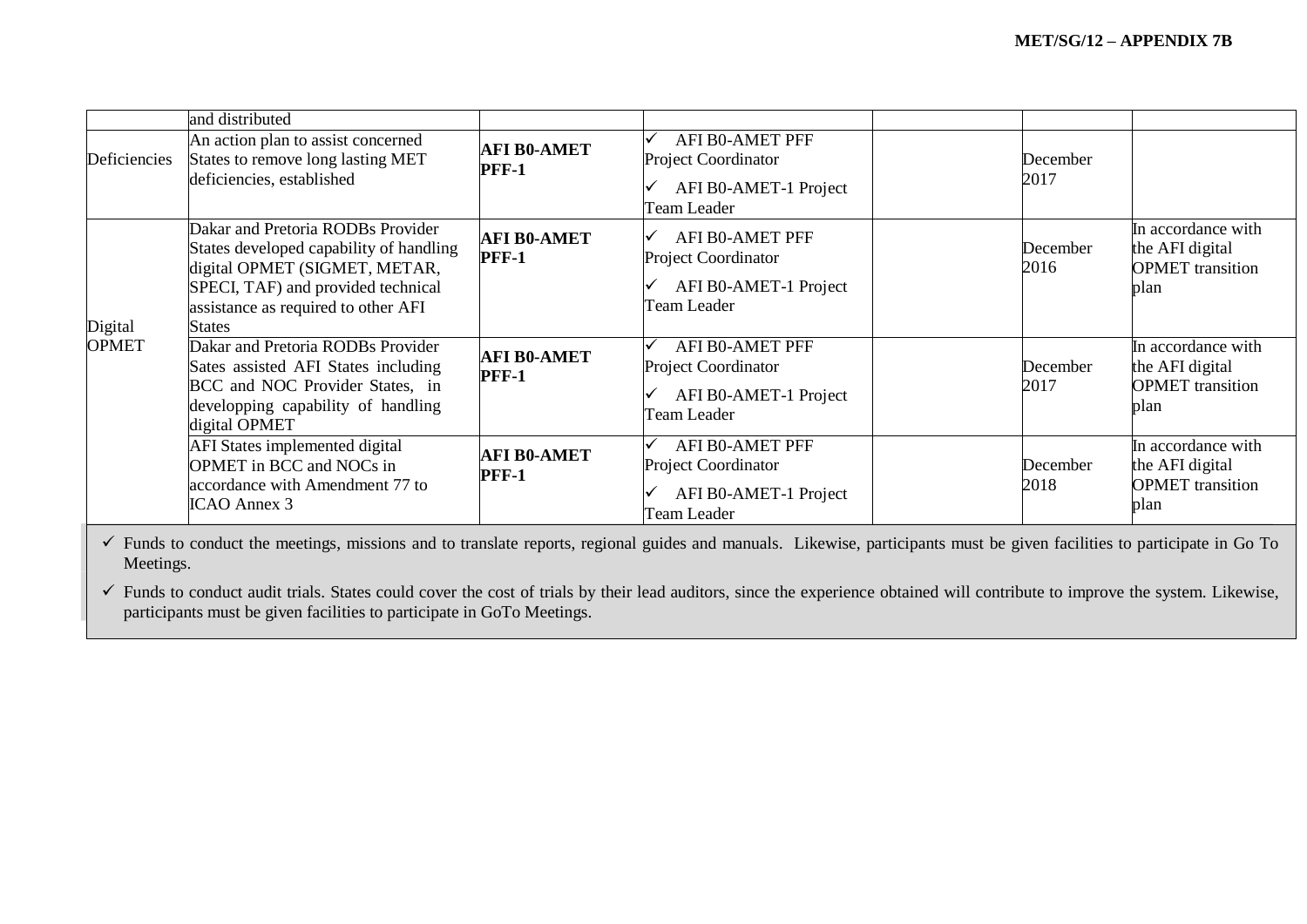| <b>AFI Region</b>                                                    | <b>Project Description</b>                                                                                                                                                                                                                                                                                                                                                                                                                                                                                                                                                                                                                                                                                                                                                                                                                                                                                                                                                                                            |              |      |  |  |
|----------------------------------------------------------------------|-----------------------------------------------------------------------------------------------------------------------------------------------------------------------------------------------------------------------------------------------------------------------------------------------------------------------------------------------------------------------------------------------------------------------------------------------------------------------------------------------------------------------------------------------------------------------------------------------------------------------------------------------------------------------------------------------------------------------------------------------------------------------------------------------------------------------------------------------------------------------------------------------------------------------------------------------------------------------------------------------------------------------|--------------|------|--|--|
| Programme                                                            | <b>Title of the Project</b>                                                                                                                                                                                                                                                                                                                                                                                                                                                                                                                                                                                                                                                                                                                                                                                                                                                                                                                                                                                           | <b>Start</b> | End  |  |  |
| Aeronautical<br>Meteorology                                          | Implementation of Terminal Area Warnings and Forecasts, Provision of WAFS Forecasts and Optimization of<br>OPMET data exchanges in the AFI Region                                                                                                                                                                                                                                                                                                                                                                                                                                                                                                                                                                                                                                                                                                                                                                                                                                                                     | 2015         | 2018 |  |  |
|                                                                      | <b>B0-AMET PFF-2</b> Project-Team coordinator: Name (State)                                                                                                                                                                                                                                                                                                                                                                                                                                                                                                                                                                                                                                                                                                                                                                                                                                                                                                                                                           |              |      |  |  |
| (B0-AMET PFF<br><b>Project Facilitators:</b><br><b>ICAO ROS/MET,</b> | $\beta$ Experts contributing to the <b>B0-AMET PFF-2</b> Project-Team: Name (State), Name (State), Name (State), Name<br>(State), Name (State), Name (State), Name (State), Name (State) and Name (State)                                                                                                                                                                                                                                                                                                                                                                                                                                                                                                                                                                                                                                                                                                                                                                                                             |              |      |  |  |
|                                                                      | Assist States in the implementation of :                                                                                                                                                                                                                                                                                                                                                                                                                                                                                                                                                                                                                                                                                                                                                                                                                                                                                                                                                                              |              |      |  |  |
| Objective                                                            | Aerodrome warnings and forecasts (AD WRNG) and wind shear warnings and alerts (WS WRNG) in accordance with ICAO Annex 3,<br>a)<br>Tables A6-2 and A6-3, concerning the preparation, issuance and distribution at the terminal area, of concise information of meteorological<br>conditions which could adversely affect aircraft on the ground, including parked aircraft, and the aerodrome facilities and services. For<br>aerodromes where wind shear is considered a major safety factor, wind shear warnings will give concise information on the observed or<br>expected existence of wind shear which could adversely affect aircraft on the approach path or take-off path or during circling approach<br>between runway level and 500 m above that level and aircraft on the runway during the landing roll or take-off run. Where local<br>topography has been shown to produce significant wind shears at heights in excess of 500 m above runway level, then 500 m will not be<br>considered restrictive. |              |      |  |  |
|                                                                      | the world area forecast system (WAFS) in the standards and recommended practices of Annex 3 and Part $V - MET$ of the AFI, Volumes I, II<br>b)<br>and III with regard to the use of WAFS products, by which the world area forecast centre (WAFC) in London provides aeronautical<br>meteorological en-route forecasts in uniform standardized formats and disseminated in the AFI region through the Satellite Distribution<br>System for information relating to air navigation (SADIS). States will be also assisted in the implementation of the International Airways<br>Volcano Watch (IAVW) including the implementation of the operational procedures in ICAO Doc 9766 and the AFI Volcanic Ash<br>Contingency Plan (VACP) activities;                                                                                                                                                                                                                                                                        |              |      |  |  |
|                                                                      | AFI OPMET data Exchange Management and OPMET databanks (RODBs) described in the AFI Meteorological Bulletin Exchange<br>c)<br>(AMBEX) Handbook in accordance with the provisions in ICAO Annexes 3 and 10 and AFI ANP Volumes I, II and III part V- Meteorology,<br>for the preparation, issuance, distribution and monitoring of OPMET information (METAR, SPECI, SIGMET, TAF, AIREP, Volcanic Ash<br>and tropical cyclones advisories).                                                                                                                                                                                                                                                                                                                                                                                                                                                                                                                                                                             |              |      |  |  |
| Scope                                                                | The terminal area warnings part of the project will comprise all AFI International aerodromes listed in Table MET II-2 of the AFI ANP<br>a)<br>Volume II and aerodromes affected by wind shear events;                                                                                                                                                                                                                                                                                                                                                                                                                                                                                                                                                                                                                                                                                                                                                                                                                |              |      |  |  |
|                                                                      | The WAFS and IAVW part of the project is related to all AFI aerodromes listed in the AFI ANP Table MET II-2 and meteorological watch<br>offices listed in column 7 of Table MET II-1 of the AFI ANP.                                                                                                                                                                                                                                                                                                                                                                                                                                                                                                                                                                                                                                                                                                                                                                                                                  |              |      |  |  |
|                                                                      | The AMBEX part of the project will include AFI aerodromes listed in Table MET II-2 of the AFI ANP including Dakar and Pretoria<br>RODBS, Bulletin Compiling Centres (BCCs), National OPMET Centres (NOCs), AFI volcanic ash advisory centre (VAAC) in Toulouse, tropical<br>cyclone advisory centre (TCAC) in La Reunion and WAFC in London.                                                                                                                                                                                                                                                                                                                                                                                                                                                                                                                                                                                                                                                                          |              |      |  |  |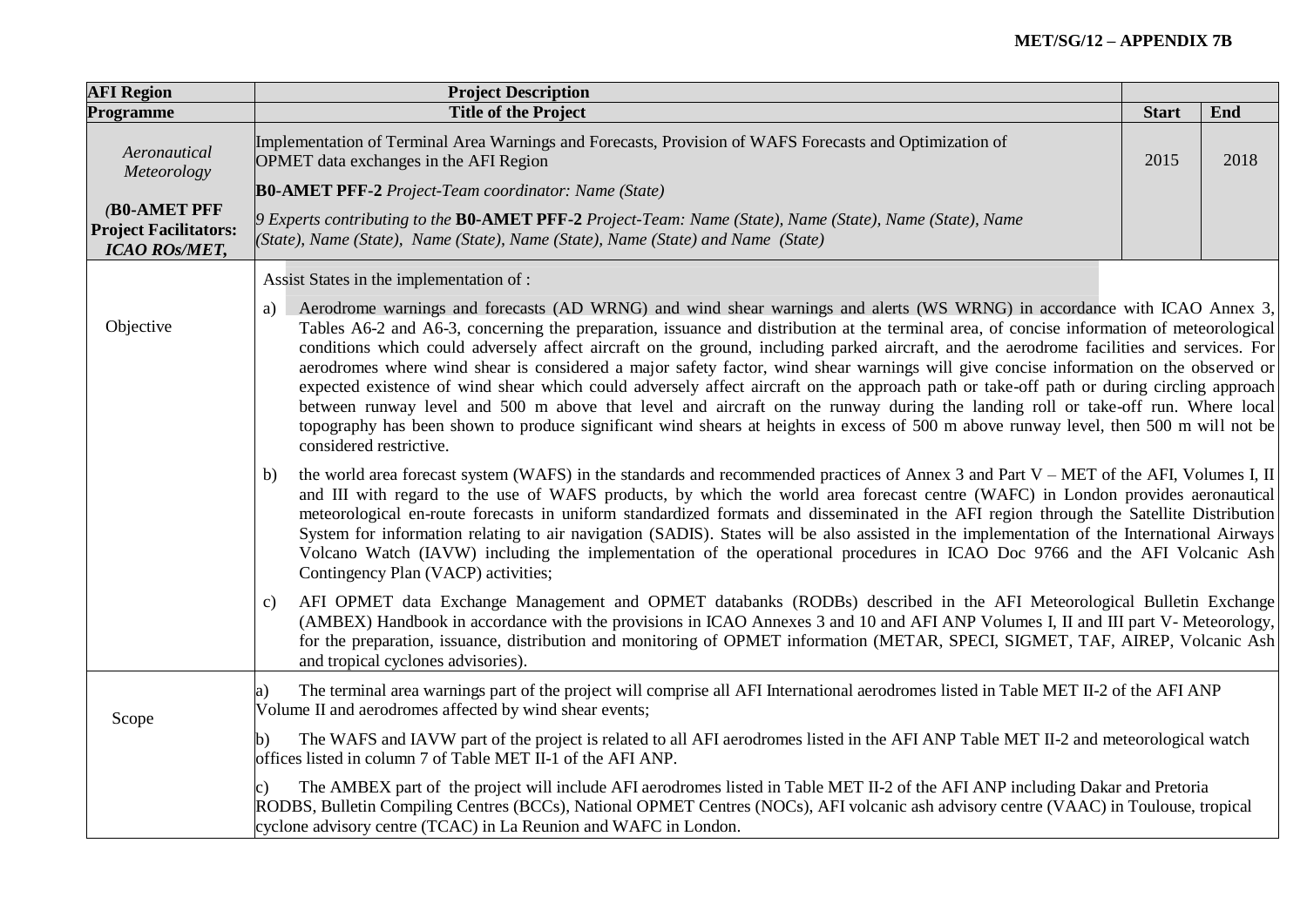| Metrics          | Terminal area warnings metric: Number of international aerodromes listed in AFI ANP Table MET II-1, with Aerodrome warnings and<br>a)<br>wind shear implemented in December 2017                                                                                                                                                                                                                                                                                                                                                                                                                                                 |  |  |  |  |  |
|------------------|----------------------------------------------------------------------------------------------------------------------------------------------------------------------------------------------------------------------------------------------------------------------------------------------------------------------------------------------------------------------------------------------------------------------------------------------------------------------------------------------------------------------------------------------------------------------------------------------------------------------------------|--|--|--|--|--|
|                  | WAFS and IAVW metrics: Number of MET Provider States listed in AFI ANP Table MET II-2, with SADIS 2G/secure SADIS FTP<br>$\mathbf{h}$<br>implemented in December 2016 – and - Number of MET Provider States listed in AFI ANP Table MET II-1 having volcanoes, with Doc<br>9766 procedures implemented in December 2016.                                                                                                                                                                                                                                                                                                         |  |  |  |  |  |
|                  | AMBEX metrics: Number of international aerodromes/MOs with AMBEX procedures implemented in December 2015                                                                                                                                                                                                                                                                                                                                                                                                                                                                                                                         |  |  |  |  |  |
| Strategy         | All tasks will be carried out by MET experts nominated by AFI States participating in the project, led by the Project-Team Coordinator and<br>under the supervision of the B0-AMET PFF Project Facilitators (ROs/MET, Dakar and Nairobi) through the "GoTo Meeting" tool. Upon<br>completion of the tasks, the results will be sent to the BO-AMET PFF Project Facilitators as a final document for submission to, and if necessary<br>approval by the APIRG Projects Coordination Committee (APCC). For the purpose of collaborative decision-making, meetings will be held<br>with the areas involved.                         |  |  |  |  |  |
| Rationale        | Terminal area warnings: The lack of implementation by a number of AFI States in International aerodromes, of information concerning<br>a)<br>weather phenomena which could adversely affect aircraft on the ground, including parked aircraft, and the aerodrome facilities and services;<br>and aircraft on the approach path or take-off path or during circling approach and their repercussions on the provision of air navigation<br>services call for tools to allow the personnel involved in the different air navigation areas to receive, properly use, and disseminate quality<br>information related to such events. |  |  |  |  |  |
|                  | WAFS and IAVW: The introduction of the new gridded WAFS forecasts is an improvement to the WAFS in terms of improved accuracy,<br>timely distribution, and usefulness of forecasts to facilitate airspace optimisation. The volcanic events with ash dispersion in the AFI Region<br>and their repercussions on the provision of air navigation services call for tools to enable the personnel involved in the different air navigation areas<br>to receive, properly use, and disseminate quality information related to such events.                                                                                          |  |  |  |  |  |
|                  | AMBEX: the full implementation of the AMBEX scheme will increase the availability of quality OPMET in International aerodromes and<br>also enable AFI States to be prepared for digital OPMET exchange in the future SWIM environment.                                                                                                                                                                                                                                                                                                                                                                                           |  |  |  |  |  |
|                  | All APIRG specifically projects related to:                                                                                                                                                                                                                                                                                                                                                                                                                                                                                                                                                                                      |  |  |  |  |  |
| Related projects | $\checkmark$ Implementation of Improved Airport Operations through Airport-CDM (B0-ACDM)                                                                                                                                                                                                                                                                                                                                                                                                                                                                                                                                         |  |  |  |  |  |
|                  | $\checkmark$ Implementation of Optimization of Approach Procedures including Vertical Guidance (B0-APTA)                                                                                                                                                                                                                                                                                                                                                                                                                                                                                                                         |  |  |  |  |  |
|                  | $\checkmark$ Implementation of Improved Operations through Enhanced En-Route Trajectories (B0-FRTO)                                                                                                                                                                                                                                                                                                                                                                                                                                                                                                                              |  |  |  |  |  |
|                  | $\checkmark$ Implementation of Improved Flexibility and Efficiency in Descent Profiles (CDO) (B0-CDO)                                                                                                                                                                                                                                                                                                                                                                                                                                                                                                                            |  |  |  |  |  |
|                  | $\checkmark$ Implementation of Improved Flexibility and Efficiency in Departure Profiles —Continuous Climb Operations (CCO) (B0-CCO)                                                                                                                                                                                                                                                                                                                                                                                                                                                                                             |  |  |  |  |  |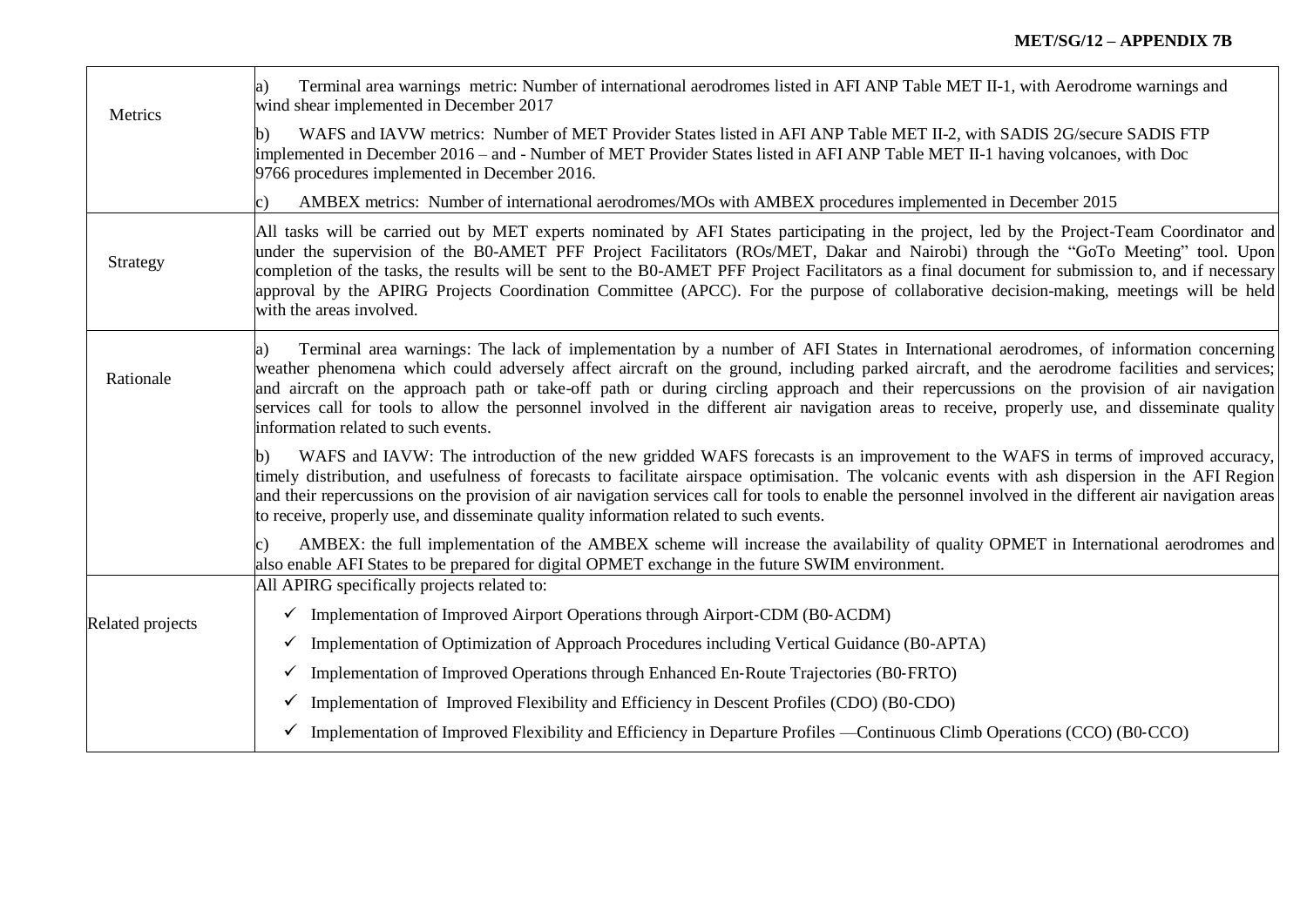| <b>Project Deliverable</b>    |                                                                                                                                                                                 | <b>Relationship with</b><br>the performance -<br>based regional plan<br>(PFF) | <b>Responsible Party</b>                                                              | <b>Status of</b><br>Implementation | <b>Date of Deliver</b>               | <b>Comments</b> |
|-------------------------------|---------------------------------------------------------------------------------------------------------------------------------------------------------------------------------|-------------------------------------------------------------------------------|---------------------------------------------------------------------------------------|------------------------------------|--------------------------------------|-----------------|
|                               | Current level of implementation of<br>facilities at aerodromes for monitoring <b>PFF-2</b><br>hazardous meteorological conditions,<br>assessed                                  | <b>AFI B0-AMET</b>                                                            | <b>AFI B0-AMET PFF</b><br><b>Project Coordinators</b>                                 |                                    | December 2016                        |                 |
| Terminal<br>Warnings<br>WRNG) | Report on Mission to States not<br>Area compliant with terminal area warning<br>(AD facilities stipulated in Annex 3 and the<br>WRNG & WS AFI ANP, distributed                  | <b>AFI B0-AMET</b><br><b>PFF-2</b>                                            | <b>AFI B0-AMET PFF</b><br>Project Coordinator<br>AFI B0-AMET-2 Project<br>Team Leader |                                    | December 2017                        |                 |
|                               | Detailed guidance provided to States<br>not issuing terminal area warnings and<br>forecasts                                                                                     | <b>AFI B0-AMET</b><br>PFF-2                                                   | <b>AFI B0-AMET PFF</b><br>Project Coordinator<br>AFI B0-AMET-2 Project<br>Team Leader |                                    | December 2015                        |                 |
|                               | List of States implemented aerodrome<br>warnings, wind shear warnings/alerts<br>and water thickness measurement on<br>the runway to support runway safety<br>plans, distributed | <b>AFI B0-AMET</b><br><b>PFF-2</b>                                            | <b>AFI B0-AMET PFF</b><br>Project Coordinator<br>AFI B0-AMET-2 Project<br>Team Leader |                                    | December 2018                        |                 |
| WAFS and<br><b>IAVW</b>       | Training seminars in French and<br>English on new WAFS gridded<br>forecasts, conducted and related<br>report placed on ICAO website                                             | <b>AFI B0-AMET</b><br>PFF-2                                                   | AFI B0-AMET PFF<br>Project Coordinator<br>AFI B0-AMET-2 Project<br>Team Leader        |                                    | December 2015                        |                 |
|                               | An updated list of States not<br>a)<br>receiving WAFS products<br>and areas of constraints in<br>implementing SADIS VSAT<br>and FTP service,<br>established; and                | <b>AFI B0-AMET</b><br><b>PFF-2</b>                                            | <b>AFI BO-AMET PFF</b><br>Project Coordinator<br>AFI B0-AMET-2 Project<br>Team Leader |                                    | a) 2015/Annually<br>b) December 2017 |                 |